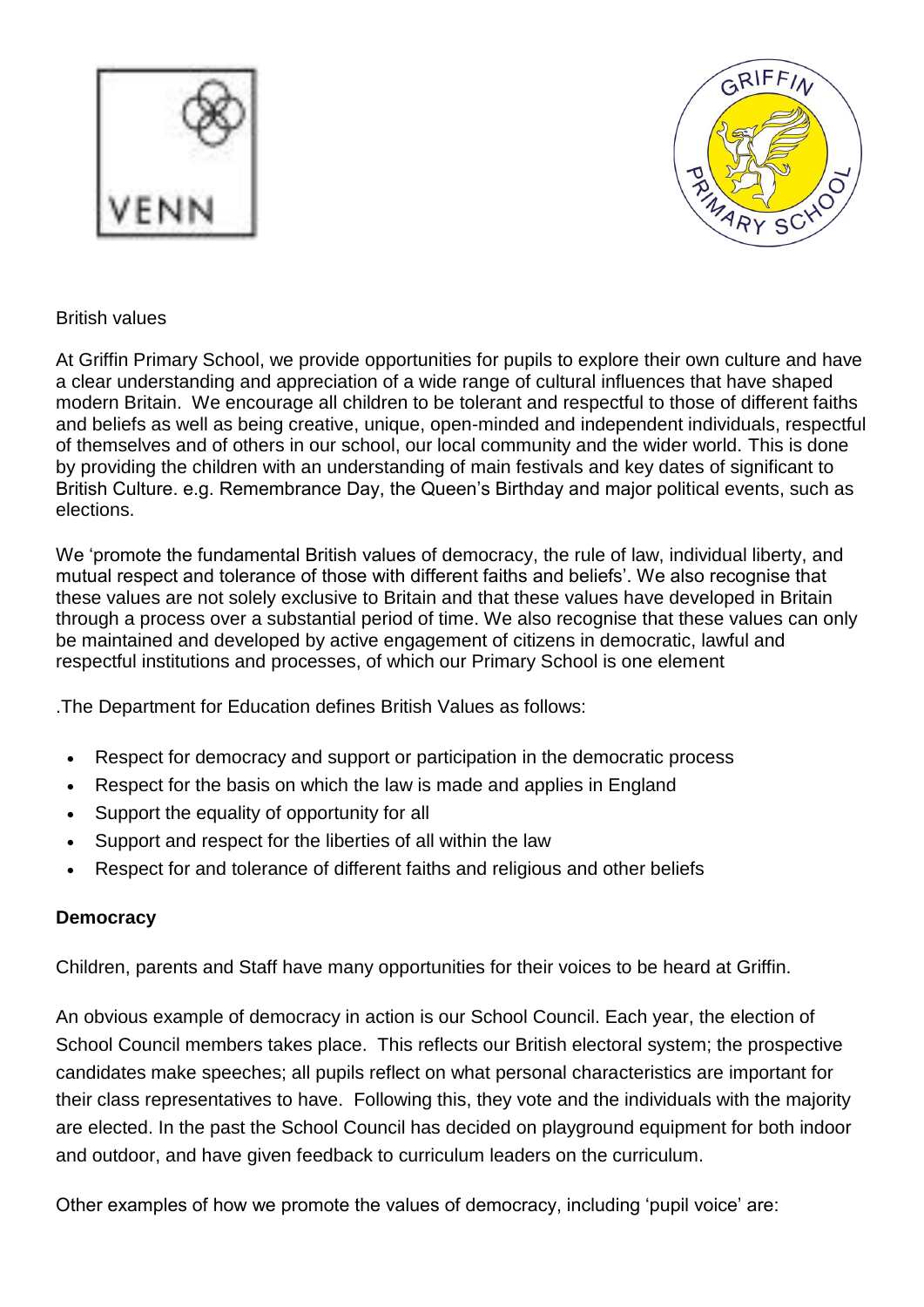Children agree the school values for the year

Children take part in a questionnaire so that they can put forward their views of the school

Children are given the opportunity to vote on specific issues.

Children take part in enterprise projects which support democracy skills.

Children's opinions are sought on the extra areas of study as part of our creative curriculum.

#### **Rule of Law**

The importance of laws, whether they may be those of each class, the school, or our country are referred to and reinforced in school and class assemblies and when reflecting on behaviour choices. Pupils are taught the value and reasons behind decisions, and the consequences if they are broken.

This is reinforced in different ways:

Each class discusses their class rules, clearly understood by all to ensure that they have a safe environment in which all pupils have a right to learn

The whole school behaviour policy is clearly structured and publicised and followed by all.

Pupils have regular opportunities to reflect, for example, on their choices during assemblies, circle times and PHSE sessions.

Our assemblies cover national and International events

In RE lessons, pupils have the opportunities to explore the rules of particular faiths

During other subjects, there is respect and appreciation for different rules e.g. in sports lessons, competitions, collaborative tasks etc

We have links with the local Police and emergency services

Visitors to the school such as the police to support children's understanding of national and community issues

The Behaviour and Anti-Bullying policies set out a zero tolerance baseline for any form of aggression, abuse or violence, which extends to pupils, staff and parents and carers.

## **Liberty**

Within school, pupils are actively encouraged to make choices; including the right to respectfully express views and beliefs, knowing they are in a safe and supportive environment.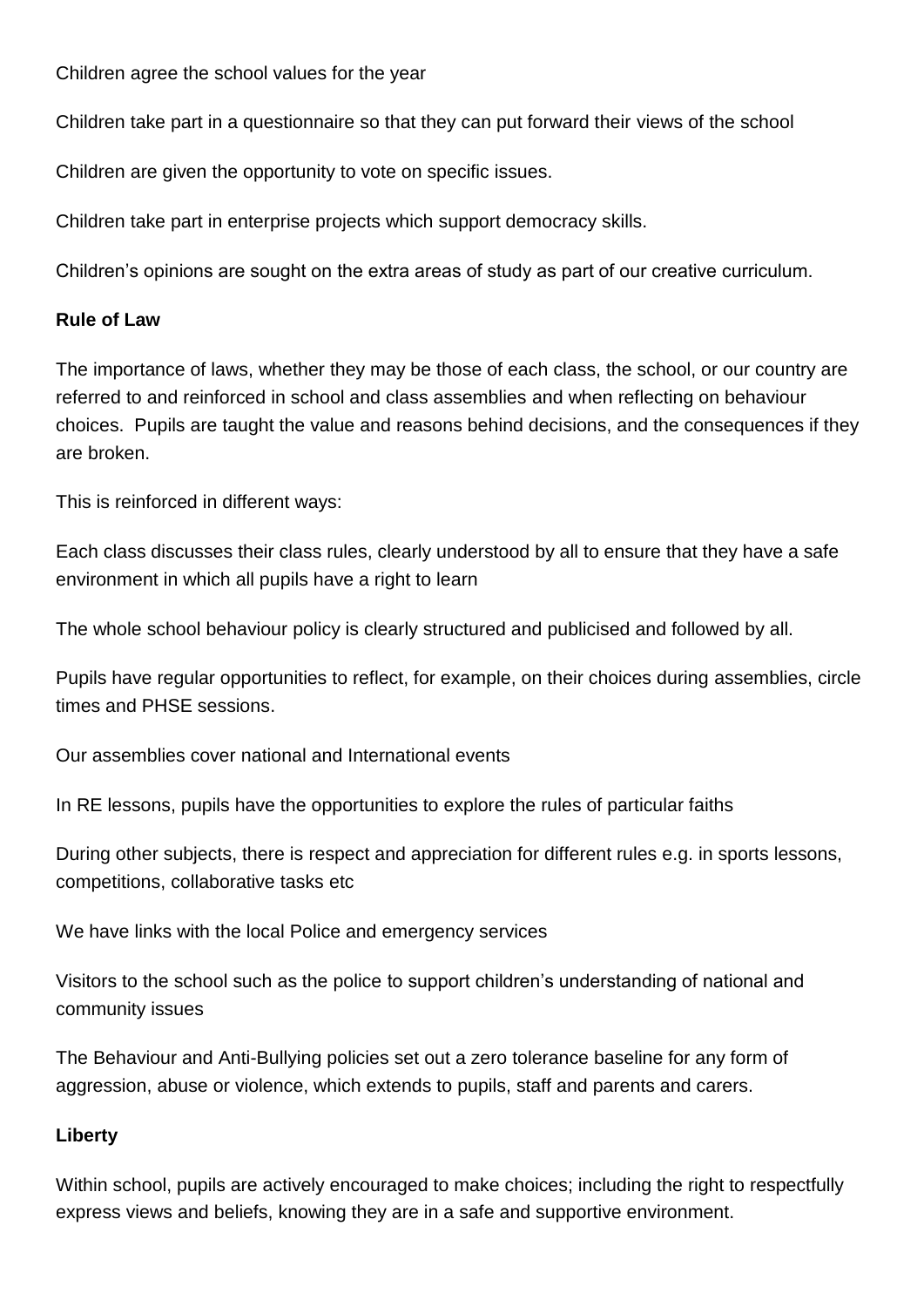We promote individual liberty through:

Choices about learning activities and challenges

Choices about their participation in extra-curricular clubs and opportunities

Children are empowered to make safe choices through E-Safety, PSHE, Road Safety and Fire Safety lessons, IMPs, Hull Children's University and year group transition projects.

Vulnerable pupils are protected and stereotypes challenged. A strong anti-bullying culture is embedded in the school and any form of bullying is challenged and addressed. The school governing body has taken an active role in this. The school also operates a robust system of logging incidents.

Pupils have key roles and responsibilities in school. All pupils have a class based responsibility.

# **Respect**

At Griffin mutual respect is at the heart of what we believe. Children learn that their actions have an effect on their own rights and those of others. All members of the school community should treat each other with respect.

We promote this through:

Our assembly programme, with core themes such as respect, patience, tolerance, understanding etc

Jigsaw, PSHE, SMSC and Circle Time sessions

Anti-bullying activities

RE curriculum

Positive relationships are encouraged and modelled by staff; helping children to acquire an understanding of, and respect for, their own and other cultures and ways of life.

Staff and pupils will always challenge any prejudicial or discriminatory behaviour though incidence is rare.

Playground Leaders allow pupils to care for others

We offer a culturally rich and diverse curriculum.

## **Tolerance of those of Different Faiths and beliefs**

Griffin is a growing diverse community and as such we place emphasis on sharing and promoting that diversity.